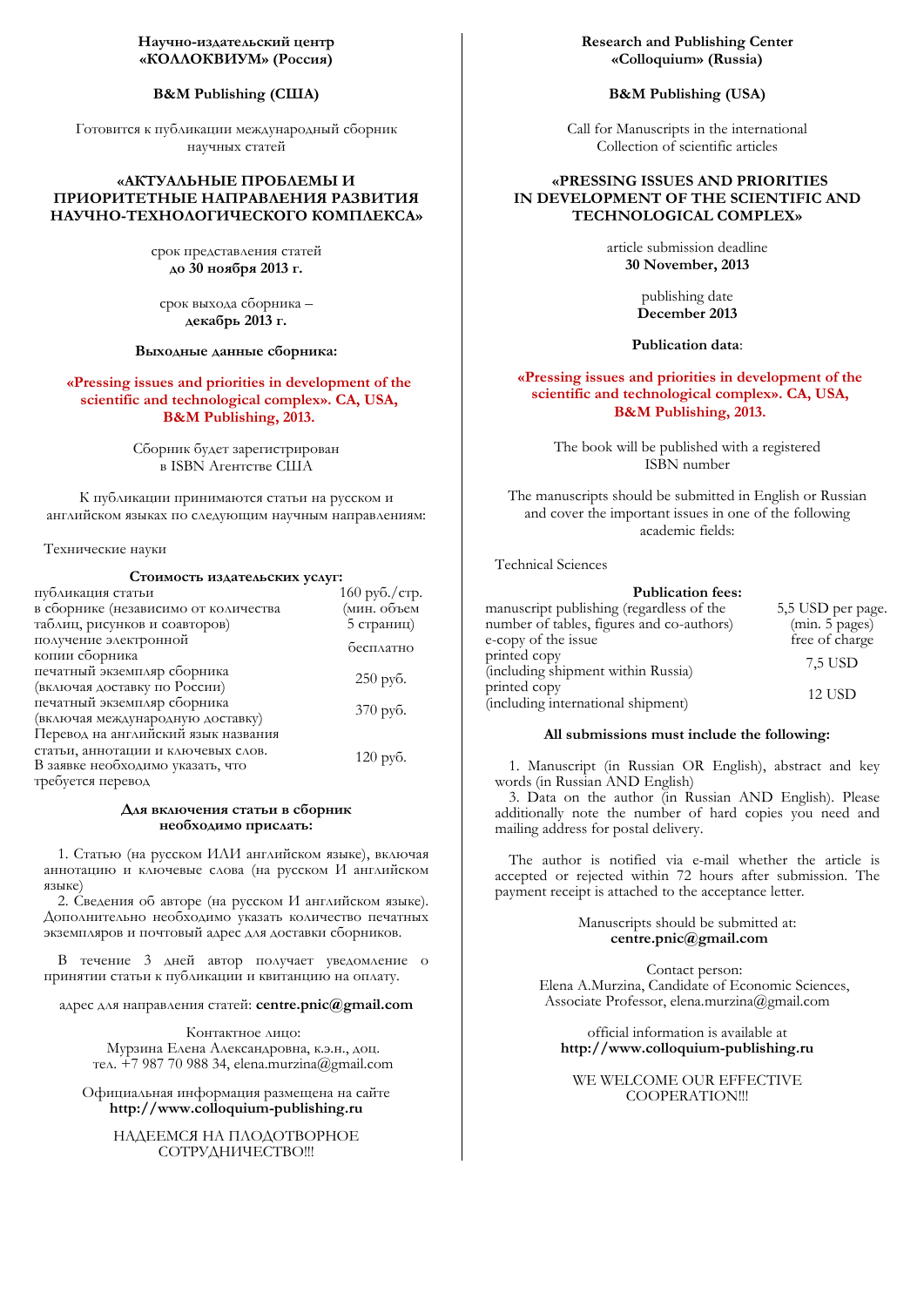## **B&M Publishing (CIIIA)**

Готовится к публикации международный сборник научных статей

# «ГЛОБАЛЬНАЯ КОНКУРЕНЦИЯ НА РЫНКАХ ТРУДА, ОБРАЗОВАНИЯ И ИННОВАЦИЙ»

срок представления статей **DZǻц15 ǻǷǿȌǮǽȌ 2013 ǰ.**

срок выхода сборника декабрь 2013 г.

## Выходные данные сборника:

**«Global competition on the markets for labor, education**  and innovations». CA, USA, B&M Publishing, 2013.

> Сборник будет зарегистрирован **в ISBN Агентстве США**

К публикации принимаются статьи на русском и английском языках по следующим научным направлениям:

| Экономические науки   | Педагогические науки  |
|-----------------------|-----------------------|
| Социологические науки | Юридические науки     |
| Политические науки    | Психологические науки |

#### Стоимость издательских услуг:

| публикация статьи                    | 160 руб./стр.      |
|--------------------------------------|--------------------|
| в сборнике (независимо от количества | (мин. объем        |
| таблиц, рисунков и соавторов)        | 5 страниц)         |
| получение электронной                | бесплатно          |
| копии сборника                       |                    |
| печатный экземпляр сборника          |                    |
| (включая доставку по России)         | $250$ pyb.         |
| печатный экземпляр сборника          | $370 \text{ py6}.$ |
| (включая международную доставку)     |                    |
| Перевод на английский язык названия  |                    |
| статьи, аннотации и ключевых слов.   |                    |
| В заявке необходимо указать, что     | $120 \text{ py6}.$ |
| требуется перевод                    |                    |
|                                      |                    |

### Для включения статьи в сборник необходимо прислать:

1. Статью (на русском ИЛИ английском языке), включая аннотацию и ключевые слова (на русском И английском языке)

2. Сведения об авторе (на русском И английском языке). Дополнительно необходимо указать количество печатных экземпляров и почтовый адрес для доставки сборников.

В течение 3 дней автор получает уведомление о принятии статьи к публикации и квитанцию на оплату.

адрес для направления статей: centre.pnic@gmail.com

Контактное лицо: Мурзина Елена Александровна, к.э.н., доц. Te $\Lambda$ . +7 987 70 988 34, elena.murzina@gmail.com

Официальная информация размещена на сайте **http://www.colloquium-publishing.ru** 

НАЛЕЕМСЯ НА ПЛОЛОТВОРНОЕ СОТРУАНИЧЕСТВО !!!

### **Research and Publishing Center «Colloquium» (Russia)**

### **B&M Publishing (USA)**

Call for Manuscripts in the international Collection of scientific articles

# **« GLOBAL COMPETITION ON THE MARKETS FOR LABOR, EDUCATION AND INNOVATIONS»**

article submission deadline **15 October, 2013** 

> publishing date **December 2013**

#### **Publication data**:

#### **«Global competition on the markets for labor, education**  and innovations». CA, USA, B&M Publishing, 2013.

The book will be published with a registered ISBN number

The manuscripts should be submitted in English or Russian and cover the important issues in one of the following academic fields:

| Economics | Pedagogics |
|-----------|------------|
| Sociology | Law        |
| Politics  | Psychology |

## **Publication fees:**

| manuscript publishing (regardless of the  | 5,5 USD per page. |
|-------------------------------------------|-------------------|
| number of tables, figures and co-authors) | (min. 5 pages)    |
| e-copy of the issue                       | free of charge    |
| printed copy                              | 7.5 USD           |
| (including shipment within Russia)        |                   |
| printed copy                              | <b>12 USD</b>     |
| (including international shipment)        |                   |

#### **All submissions must include the following:**

1. Manuscript (in Russian OR English), abstract and key words (in Russian AND English)

3. Data on the author (in Russian AND English). Please additionally note the number of hard copies you need and mailing address for postal delivery.

The author is notified via e-mail whether the article is accepted or rejected within 72 hours after submission. The payment receipt is attached to the acceptance letter.

> Manuscripts should be submitted at: **centre.pnic@gmail.com**

Contact person: Elena A.Murzina, Candidate of Economic Sciences, Associate Professor, elena.murzina@gmail.com

official information is available at **http://www.colloquium-publishing.ru**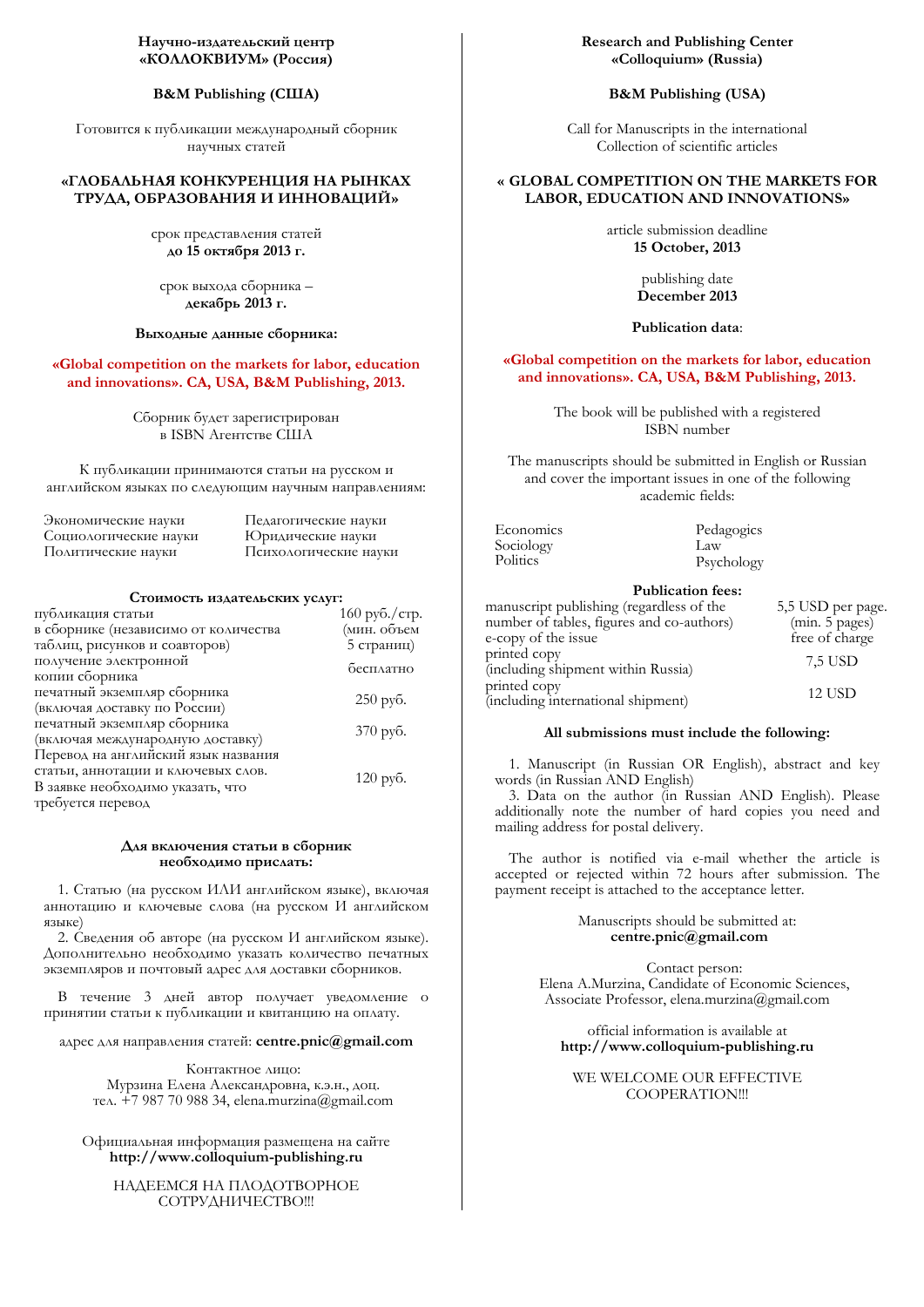## **B&M Publishing (CIIIA)**

Готовится к публикации международный сборник научных статей

# «СЦЕНАРИИ И АЛЬТЕРНАТИВЫ РАЗВИТИЯ СОВРЕМЕННОЙ ЭКОНОМИКИ»

срок представления статей **DZǻц20 ǻǷǿȌǮǽȌ 2013 ǰ.**

срок выхода сборника декабрь 2013 г.

### Выходные данные сборника:

**«Development scenarios and alternatives in the modern economy».** CA, USA, B&M Publishing, 2013.

> Сборник будет зарегистрирован в ISBN Агентстве США

К публикации принимаются статьи на русском и английском языках по следующим научным направлениям:

Экономические науки

#### Стоимость издательских услуг:

| публикация статьи                    | 160 руб./стр.      |
|--------------------------------------|--------------------|
| в сборнике (независимо от количества | (мин. объем        |
| таблиц, рисунков и соавторов)        | 5 страниц)         |
| получение электронной                | бесплатно          |
| копии сборника                       |                    |
| печатный экземпляр сборника          |                    |
| (включая доставку по России)         | $250$ py $6$ .     |
| печатный экземпляр сборника          | 370 руб.           |
| (включая международную доставку)     |                    |
| Перевод на английский язык названия  |                    |
| статьи, аннотации и ключевых слов.   | $120 \text{ py6}.$ |
| В заявке необходимо указать, что     |                    |
| требуется перевод                    |                    |

### Для включения статьи в сборник необходимо прислать:

1. Статью (на русском ИЛИ английском языке), включая аннотацию и ключевые слова (на русском И английском языке)

2. Сведения об авторе (на русском И английском языке). Дополнительно необходимо указать количество печатных экземпляров и почтовый адрес для доставки сборников.

В течение 3 дней автор получает уведомление о принятии статьи к публикации и квитанцию на оплату.

### адрес для направления статей: centre.pnic@gmail.com

Контактное лицо: Мурзина Елена Александровна, к.э.н., доц. тел.  $+7$  987 70 988 34, elena.murzina@gmail.com

Официальная информация размещена на сайте **http://www.colloquium-publishing.ru** 

НАДЕЕМСЯ НА ПЛОДОТВОРНОЕ СОТРУДНИЧЕСТВО !!!

**Research and Publishing Center «Colloquium» (Russia)** 

### **B&M Publishing (USA)**

Call for Manuscripts in the international Collection of scientific articles

# **«DEVELOPMENT SCENARIOS AND ALTERNATIVES IN THE MODERN ECONOMY»**

article submission deadline **20 October, 2013** 

> publishing date **December 2013**

#### **Publication data**:

### **«Development scenarios and alternatives in the modern**  есопоту». СА, USA, B&M Publishing, 2013.

The book will be published with a registered ISBN number

The manuscripts should be submitted in English or Russian and cover the important issues in one of the following academic fields:

Economics

#### **Publication fees:**

| manuscript publishing (regardless of the  | 5,5 USD per page. |
|-------------------------------------------|-------------------|
| number of tables, figures and co-authors) | (min. 5 pages)    |
| e-copy of the issue                       | free of charge    |
| printed copy                              | 7.5 USD           |
| (including shipment within Russia)        |                   |
| printed copy                              | 12 USD            |
| (including international shipment)        |                   |

#### **All submissions must include the following:**

1. Manuscript (in Russian OR English), abstract and key words (in Russian AND English)

3. Data on the author (in Russian AND English). Please additionally note the number of hard copies you need and mailing address for postal delivery.

The author is notified via e-mail whether the article is accepted or rejected within 72 hours after submission. The payment receipt is attached to the acceptance letter.

#### Manuscripts should be submitted at: **centre.pnic@gmail.com**

Contact person: Elena A.Murzina, Candidate of Economic Sciences, Associate Professor, elena.murzina@gmail.com

official information is available at **http://www.colloquium-publishing.ru**